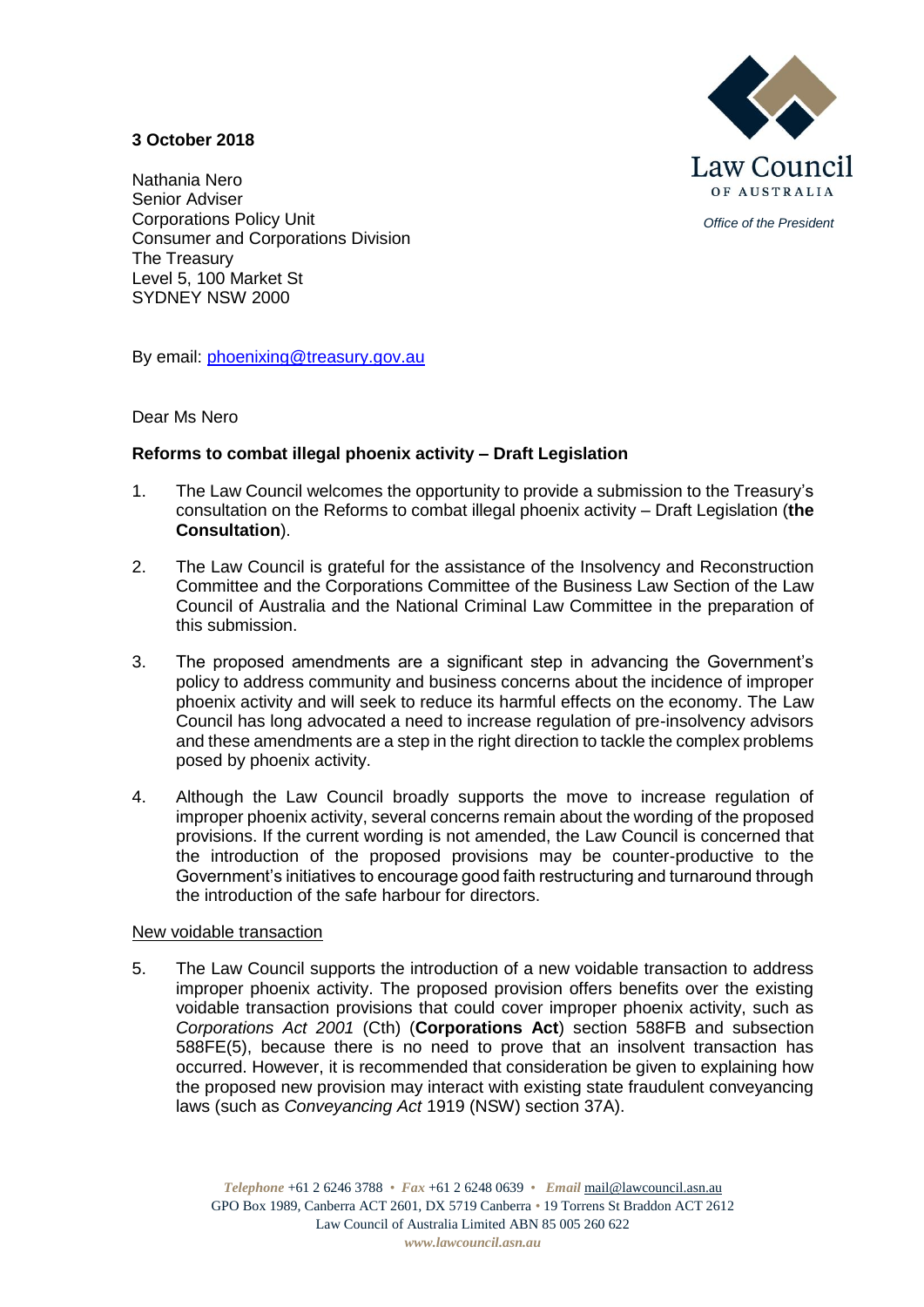- 6. The Law Council supports the general approach of a new voidable transaction based on phoenix activity, however is concerned that the current drafting may cause significant problems with good faith restructuring activity. The proposed new subsection 588FDB(1) involves no requirement to establish an intention to improperly remove assets from being available from creditors, but rather uses an effects test. If the effect of the transaction is to prevent the company's property from being available for creditors in a winding up, or to delay or hinder the process for making the property available for creditors in a winding up, then the transaction is a 'creditor defeating disposition' and may be voidable where the company is insolvent at the time, becomes insolvent or enters external administration within 12 months (proposed paragraph 588FE(6B)(b)). Furthermore, entering into a transaction that is found to involve a creditor defeating disposition can lead to civil and criminal sanctions liability for officers involved (proposed section 588GAA) as well as for those advising them (proposed section 588GAB).
- 7. The wording of subsection 588FG(8) may cause confusion and uncertainty because the proposed carve-out for conduct that would satisfy the safe harbour in section 588GAA (see proposed subsection 588FG(8)) only apply where the order under section 588FF is based solely on the proposed new subsection 588FE(6B) alone. It may be clearer to state that orders under section 588FF cannot be made in respect of subsection 588FE(6B) where the safe harbour applies.
- 8. A more significant problem arises from the wording of the carve out in subsection 588FG(8) and the failure to include paragraph 588FE(6B)(iii) within the scope of the carve out for safe harbour conduct. Under the proposed wording of subsection 588FG(8), conduct within the safe harbour would be protected from orders under section 588FF if the sole basis of the order is subsection 588FE(6B) where the company was insolvent (subparagraph 588FE(6B)(b)(i)) or became insolvent as a result of the transaction (subparagraph 588FE(6B)(b)(ii)). However, there is no similar protection where conduct fits within the safe harbour but the company is not insolvent (or becomes insolvent) as a result of the transaction (subparagraphs 588FE(6B)(b)(i) and (ii), but where the company then enters external administration within 12 months of the conduct (subparagraph 588FE(6B)(b)(iii)). This could significantly stifle good faith restructuring activity where a company in financial difficulties (but not insolvent) grants security over its property to a creditor as part of a restructuring plan. The granting of security over previously unencumbered property would mean that the property would be unavailable to creditors in a subsequent winding up of the company, as the secured creditor could enforce their security against the assets. This would satisfy the effects test in subsection 588FDB(1) and the transaction would be voidable under subparagraph 588FE(6B)(b)(iii) if the company entered external administration within 12 months. However, a period of voluntary administration (which is a form of external administration for the purposes of the *Insolvency Practice Schedule (Corporations)*: see sections 5-15) may be a necessary element of the restructuring plan due a debt for equity swap using Corporations Act section 444GA under a deed of company arrangement.
- 9. The Law Council strongly recommends that the proposed amendments to subsection 588FG(8) be extended to cover subparagraph 588FE(6B)(b)(iii), which will offer greater certainty for good faith restructuring efforts.
- 10. The proposed subsection 588FG(9) does not sufficiently protect good faith restructuring involving the granting of security as part of a restructuring plan that could fall within subparagraph 588FE(6B)(b)(iii). This is because subsection 588FG(9)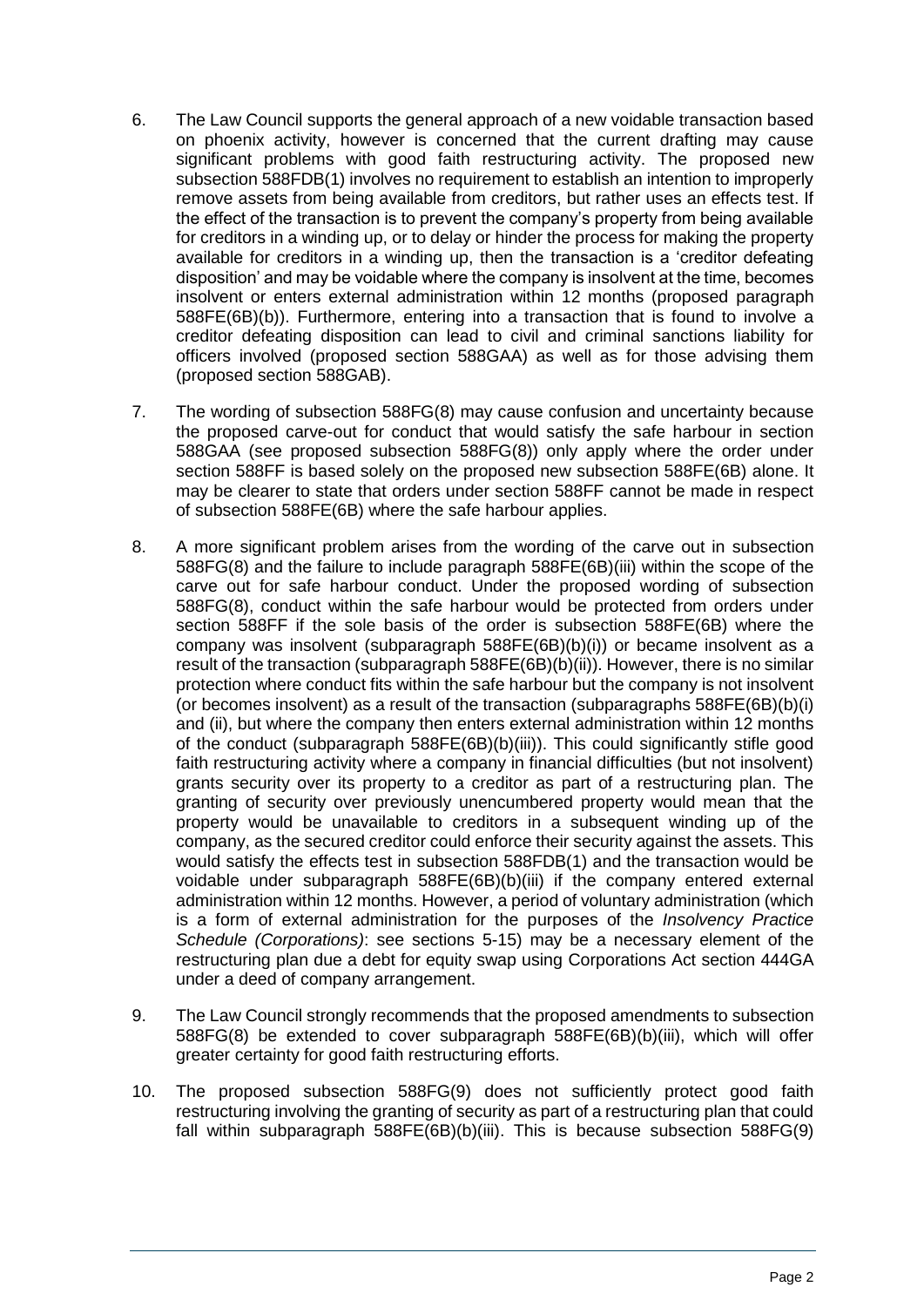requires evidence that consideration was given for the disposition and that the consideration was at least the market value of the property at the time of the disposition or at the time the disposition was agreed to. This may be difficult for a creditor supporting a good faith commercial restructuring plan who takes security (which could amount to a creditor defeating disposition as explained above) in exchange for entering into a restructuring plan to turn around a struggling (but not yet insolvent) company. How is a creditor to show evidence that the value it provided in the terms of the restructuring (such as forbearance and/or a variation of repayment terms) under a restructuring plan is at least the market value of the assets (which are likely to cover all present and after acquired assets)? If the granting of security is unreasonable it may already be caught by existing section 588FB (or section 588FDA if it involves a director-related transaction), but the new proposed paragraph 588FE(6B)(iii) will catch even commercially reasonable transactions and will not protect conduct within the safe harbour due to the limitations in the wording of subsection 588FG(8) (explained above).

11. The Law Council also recommends that the drafting in paragraph 588FG(9)(b) be amended to remove the double negative. Furthermore, the evidentiary burden in paragraph 588FG(9)(a) may be so vague as to cause uncertainty. It may be better to require that a valuation of the assets be obtained at the time of the relevant transaction in order to satisfy this provision.

### Australian Securities and Investments Commission (**ASIC**) administrative recovery power (proposed section 588FGAA)

- 12. The Law Council supports the Government's proposal to make liquidator recoveries for creditors easier but does not support this proposed power on the basis that it raises multiple rule of law concerns by being too broad and arguably seeks to confer judicial power of the Commonwealth on ASIC.
- 13. The Law Council notes that concerns about the similar *Bankruptcy Act* 1966 (Cth) provision (**Bankruptcy Act**) (section 139ZQ) have also been raised in prior cases. In Re McLernon; Ex parte SWF Hoists & Industrial Equipment Pty Ltd v Prebble,<sup>1</sup> the court held that the section 139ZQ notice power given to the Official Receiver (**OR**) in Bankruptcy did not confer judicial power because the issue of the notice did not provide a final and determination of existing rights but rather conferred new rights that were subject to a de novo appeal by the court.
- 14. The proposed new section 588FGAA confers a broad discretion on ASIC as to whether to issue a notice (subsection 588FGAA(5)), and specifically limits ASIC's discretion if it believes that the court would not make an order (subsection 588FGAA(4)). Furthermore, ASIC may determine what it believes represents the benefits received by the person or fairly represents the application of proceeds of the transferred property. These are powers that are far beyond the powers conferred on the OR under the equivalent Bankruptcy Act provision. Furthermore, the Court may only overturn the notice if it determines that section 588FGAA does not apply (subsection 588FGAE(3)). In the Law Council's view, these elements not only make the proposed new power inappropriate as being too broad, but render it open to a constitutional challenge for improperly conferring judicial power on ASIC.
- 15. Should the proposed power be retained, the Law Council strongly suggests that the timeframe for ASIC to issue the notice should be extended to 3 years from the

<sup>-</sup>1 (1995) 58 FCR 391.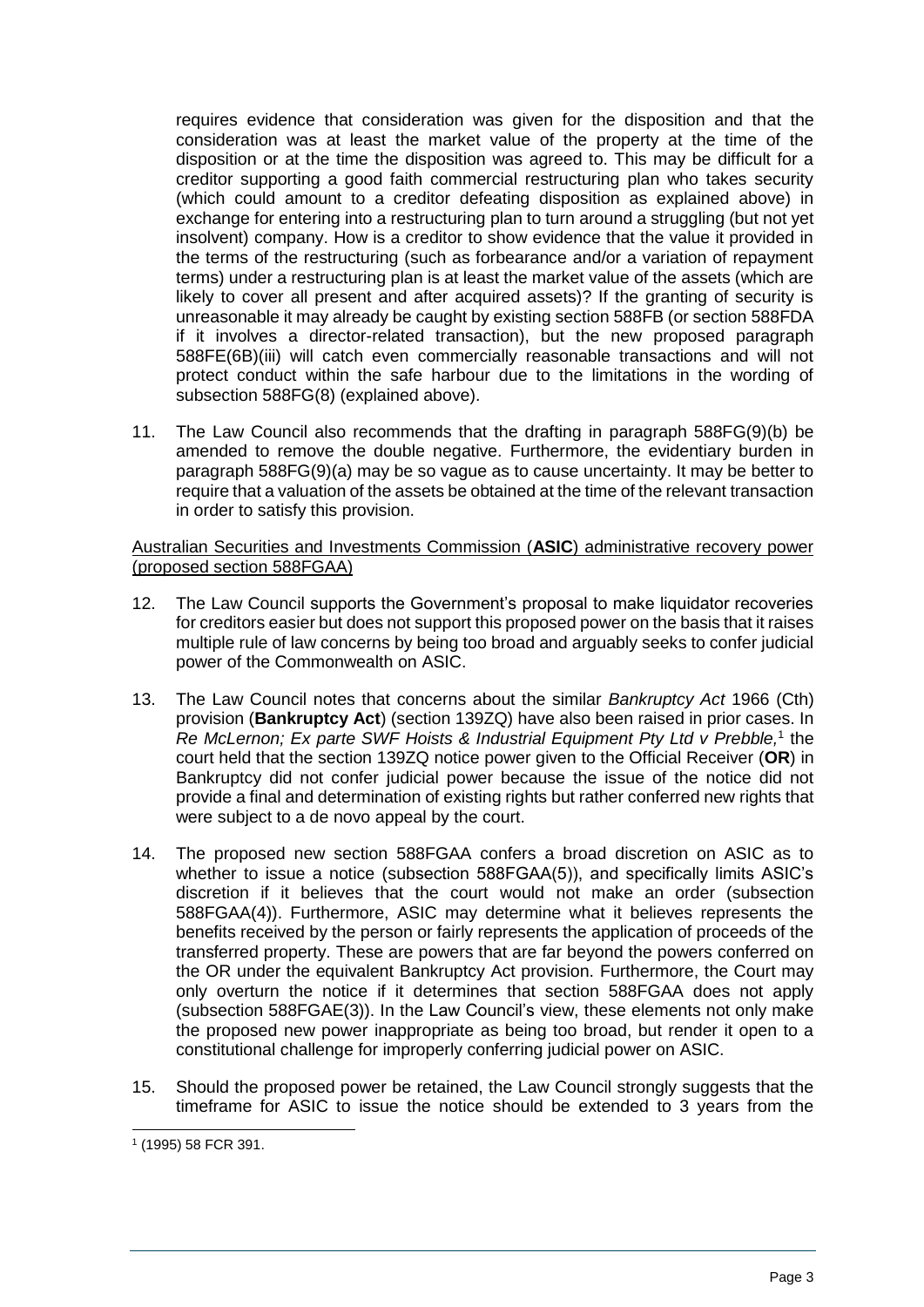proposed 12 months limit. This would align the provision with the liquidator's power to seek court orders in relation to voidable transactions under section 588FF.

### Officer duty to prevent creditor defeating transaction

- 16. The Law Council is supportive of the Government's policy to target those involved in improper phoenix activity, including promoters and the unregulated pre-insolvency advisor market, however does not support the proposed amendments. In the Law Council's view, the proposed amendments could constrain the market for good faith restructuring efforts and could be inconsistent with the existing policy that underpins the recently introduced safe harbour for directors in the Corporations Act section 588GA.
- 17. The proposed amendments would limit good faith restructuring to situations where a company continues to trade and does not enter external administration (or at least not for 12 months after the restructuring plan is implemented). This is because of the combined effect of the proposed new 'creditor defeating disposition' provision in subsection 588FDB(1) (made voidable under subsection 588FE(6B)) and the new offence and civil penalty provisions that will apply to officers and those who procure transactions that are creditor defeating dispositions.
- 18. The Law Council does not support the imposition of strict criminal liability for officers or for those who procure creditor defeating dispositions in subsections 588GAA(1), 588GAB(1). The Law Council also notes that the section 588GAB offences appear to be drafted in an overly complex manner which may make enforcement difficult. Further, there does not appear to be a great deal of difference between the conduct in subsection 588GAB(1) and 588GAB(2), although the former carries a term of imprisonment of 10 years while the latter is a civil penalty provision.
- 19. Individual company officers would be required to assess transactions to determine if they would contravene proposed section 588GAA. The Law Council believes that this could create difficulties where company officers such as company secretaries are not taking part in management decisions but are merely actioning decisions to deal with assets made at a board or more senior executive level.
- 20. Furthermore, it may be difficult for officers to make clear decisions about whether subsection 588FDB(1) would be satisfied without obtaining a detailed legal opinion on each transaction.

#### Director resignations

- 21. The Law Council is generally supportive of the proposed limitations on director resignations, which should deal with community concerns relating to directors backdating resignations to avoid liability. While this will not deal with current problems of directors appointing straw directors with little or no assets to replace them, it is better than the current system.
- 22. The Law Council believes that directors have an obligation under their statutory duties to deal with the company's problems rather than simply resigning. The proposed changes will force directors to face up to the company's problems by appointing an external administrator rather than abandoning the company.
- 23. However, the Law Council is of the view that nothing should restrict a director from resigning in circumstances where that director has proposed entry into administration